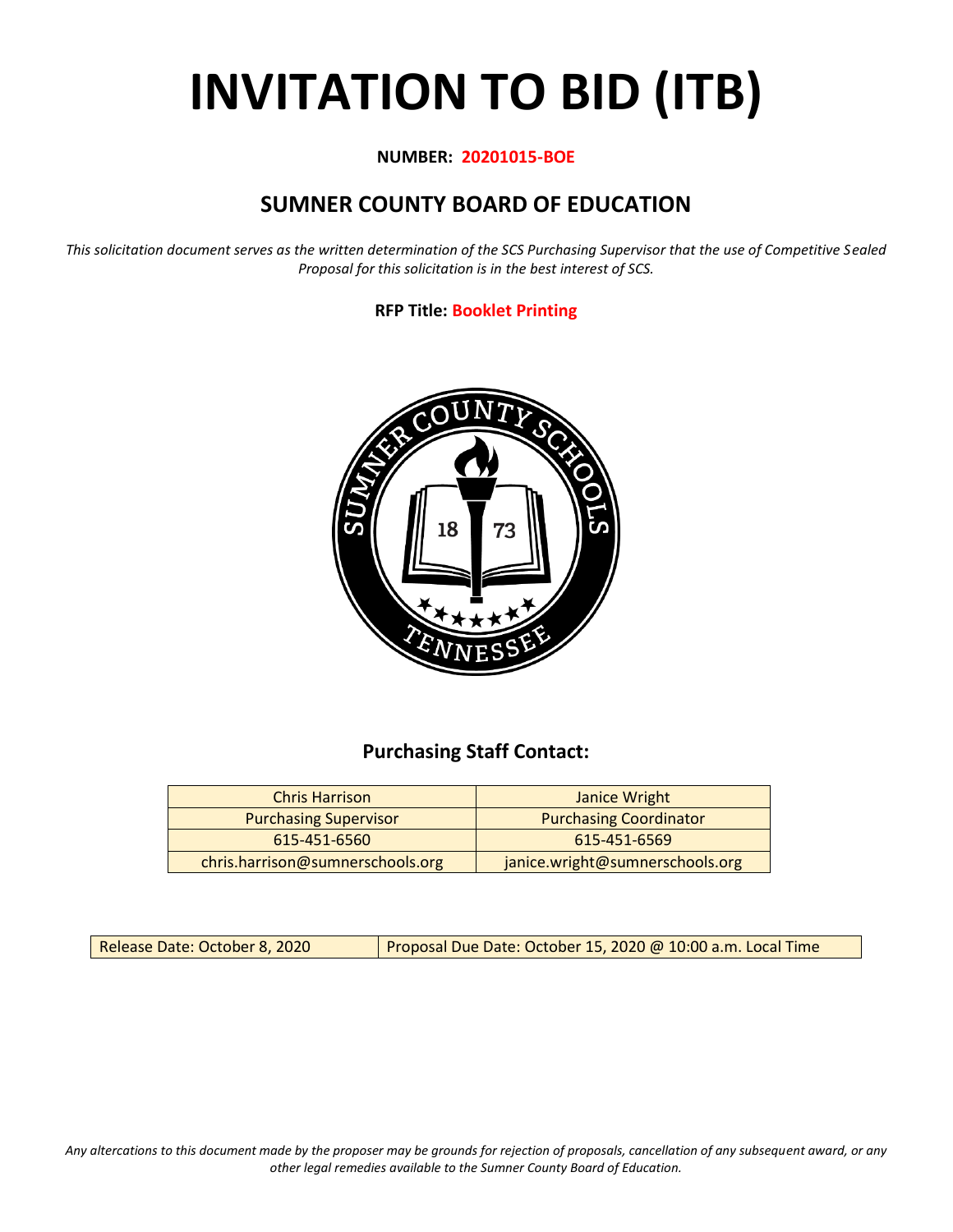# **NOTICE TO PROPOSERS**

There may be one or more amendments to this ITB. In order to receive communication for any such amendments issued specifically to this ITB, the proposer must provide the information requested below to the Sumner County Board of Education (SCS) Purchasing Department. The information may be sent by email to: Chris Harrison, Purchasing Supervisor, chris.harrison@sumnerschools.org. SCS will send amendments only to those proposers which complete and return this information in a timely manner.

| ITB Number:             | 20201015-BOE Booklet Printing |
|-------------------------|-------------------------------|
| Company Name:           |                               |
| <b>Mailing Address:</b> |                               |
|                         |                               |
|                         |                               |
| <b>Phone Number:</b>    |                               |
| <b>Contact Person:</b>  |                               |
| <b>Email Address:</b>   |                               |
|                         |                               |
|                         |                               |
| <b>Printed Name:</b>    |                               |
| Date:                   |                               |

Emailed amendments will be sent in a Microsoft Word (Office for Windows) or Portable Document Format (pdf) format. Any alterations to the document made by the proposer may be grounds for rejection of proposal, cancellation of any subsequent award or any other legal remedies available to SCS.

Amendments will also be posted on the SCS website **https://sumnerschools.org/index.php/current-bids-and-rfps** and attached to the solicitation listing as a PDF or WORD file. Check the particular solicitation on the Current Bids and RFPs webpage for any posted amendments.

By completing and returning this form, the Proposer has expressed its intent to provide a proposal for **20201015-BOE Booklet Printing.**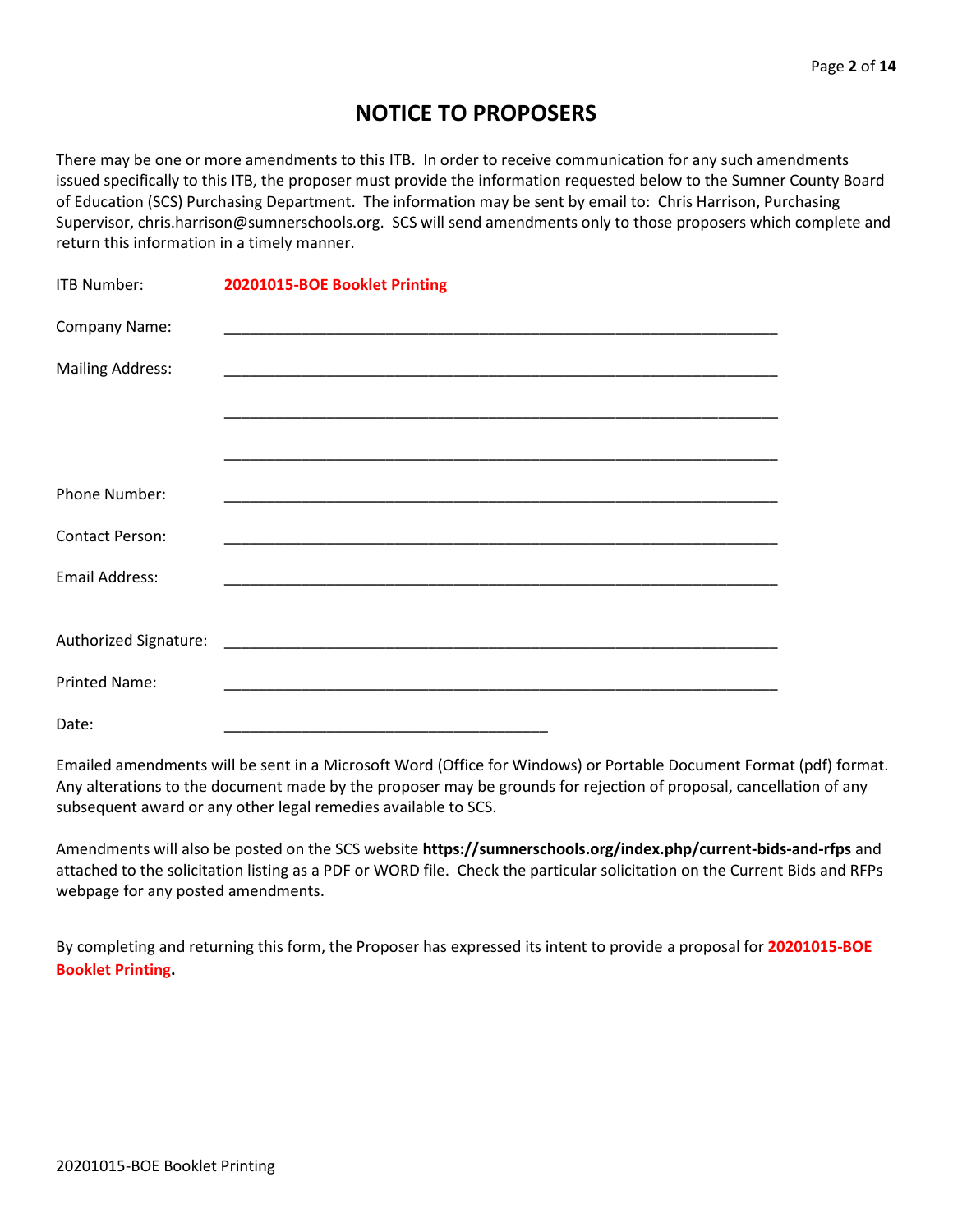## **TABLE OF CONTENTS**

- 1. Specification
- 2. Source Selection and Contract Award
- 3. Schedule of Events
- 4. Delivery of Proposals
- 5. Protests
- 6. New Vendors
- 7. Attachments
	- A. Bid Form/Certification
	- B. IRS Form W9
	- C. Attestation Re Personnel
	- D. Standard Terms and Conditions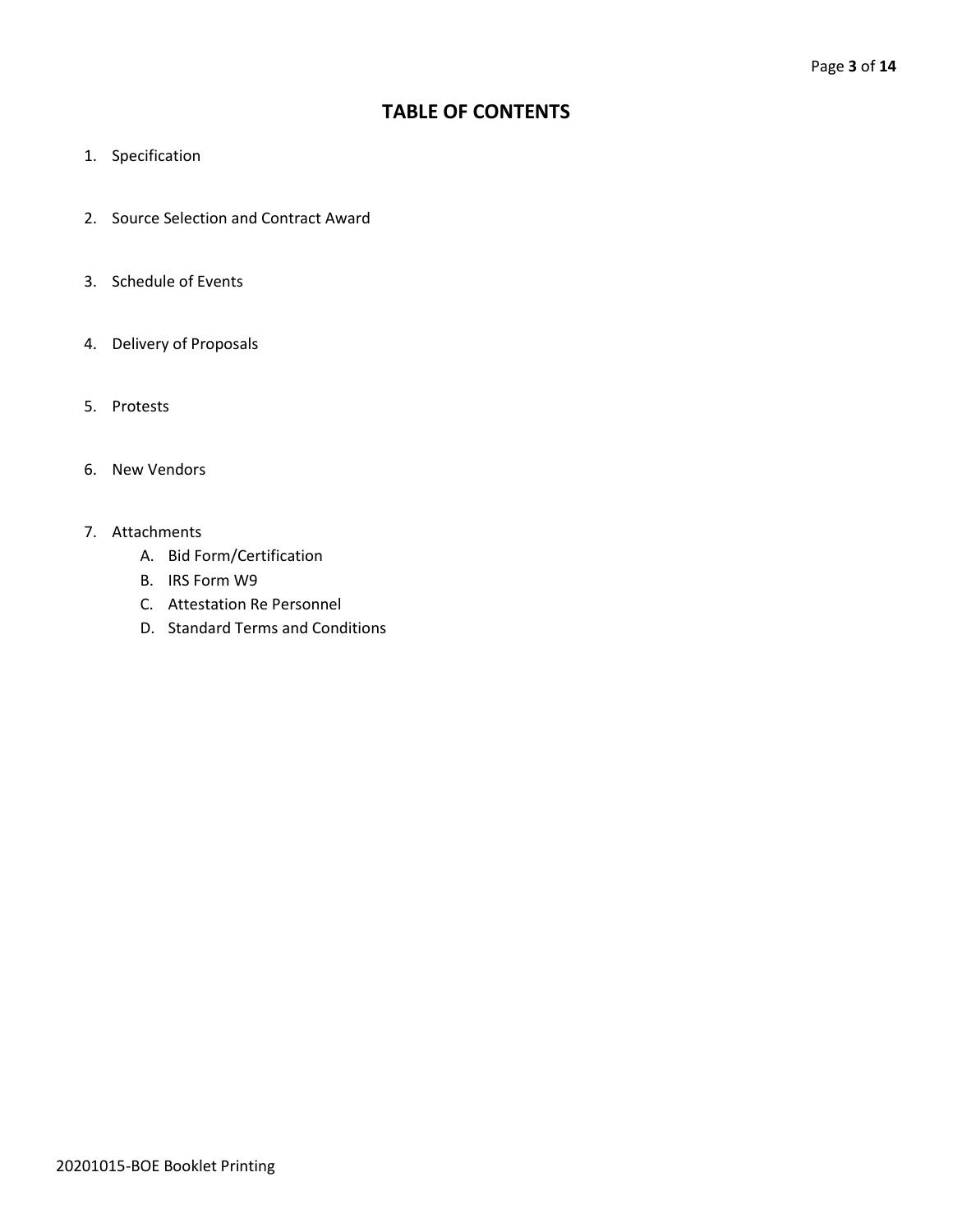1. Specification

SCS requests pricing to print test booklets for student use. The booklet must be 8  $\frac{1}{2}$  x 11", include a cover and be stapled in the middle. All printing should be black, white, and shades of gray. Booklets must be bulk packaged.

## **Group 1: High School**

- o **Each subject will be a separate book with a cover and saddle stitched in the middle.**
- o **DEADLINE: The order must be complete and ready for pickup/delivery by October 22, 2020.**
- o **Cover & Pages – 50# Paper**
- o **Saddle Stitched**
	- **English I**
		- o 1,375 Books each book will have an estimated 35 pages
	- **English II**
		- o 1,100 Books each book will have an estimated 35 pages
	- **Algebra I**
		- o 920 Books each book will have an estimated 32 pages
	- **Algebra II**
		- o 940 Books each book will have an estimated 35 pages
	- **Geometry**
		- o 1,235 books each book will have an estimated 40 pages
	- **Biology**
		- o 1,150 books each book will have an estimated 35 pages
	- **US History**
		- $\circ$  1,050 books each book will have an estimated 34 pages

#### **Group 2: Middle School**

- o **Each subject will be a separate book with a cover and saddle stitched.**
- o **DEADLINE: The order must be complete and ready for pickup/delivery by October 28, 2020.**
- o **Cover & Pages – 50# Paper**
- o **Saddle Stitched**
	- 6th Grade ELA
		- o 2,150 books 30 pages each
	- 6th Grade Math
		- o 2,150 books 16 pages each
	- 6th Grade Science
		- $\circ$  2,150 books 17 pages each
	- 6th Grade Social Studies  $\circ$  2,150 books - 15 pages each
	- 7th Grade ELA
		- o 2,250 books 28 pages each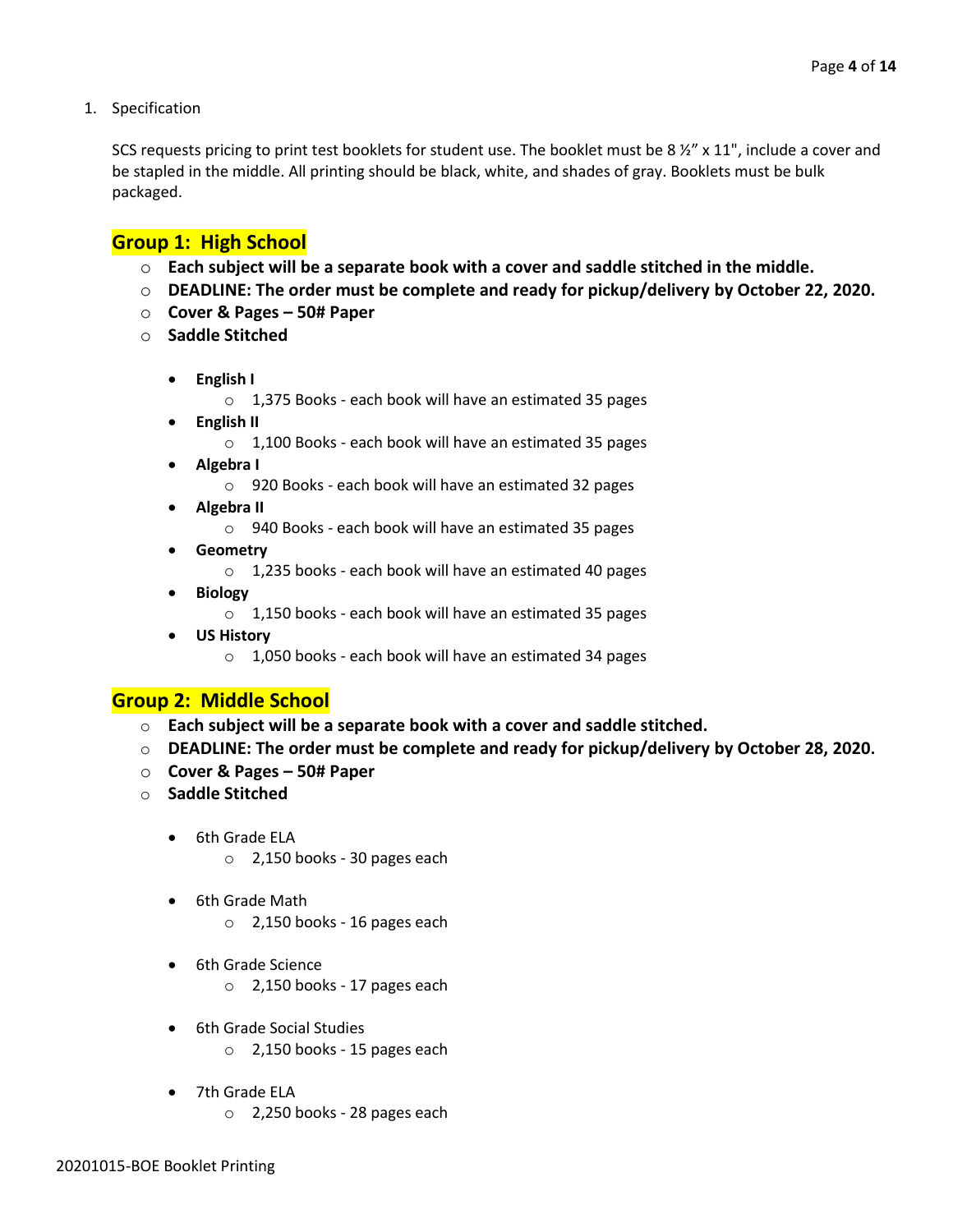- 7th Grade Math
	- o 2,250 books 20 pages each
- 7th Grade Science
	- o 2,250 books 20 pages each
- 7th Grade Social Studies o 2,250 books - 22 pages each
- 8th Grade ELA
	- o 2,250 books 30 pages each
- 8th Grade Math o 2,250 books - 24 pages each
- 8th Grade Science
	- o 2,250 books 22 pages each
- 8th Grade Social Studies o 2,250 books - 22 pages each
- 8th Grade Algebra I
	- o 62 books 30 pages each

## **Group 3 - Elementary**

- o **DEADLINE: The order must be complete and ready for pickup/delivery by October 28, 2020.**
- o **Each Booklet will include the pieces below. One Book per grade.**
- o **Cover – 80# Paper**
- o **Pages – 50# Paper**
- o **Saddle Stitched**
	- Section cover page, ELA test
	- Section cover page, Writing Test
	- Section cover page, Math Test
	- Section cover page, Science Test
	- Section cover page, Social Studies Test
	- Back Cover

#### **We will need:**

- 2,030 3rd Grade Booklets with estimated 98 pages (not including the front/back covers)
- 2,140 4th Grade Booklets with estimated 99 pages (not including the front/back covers)
- 2,160 5th Grade Booklets with estimated 106 pages (not including the front/back covers)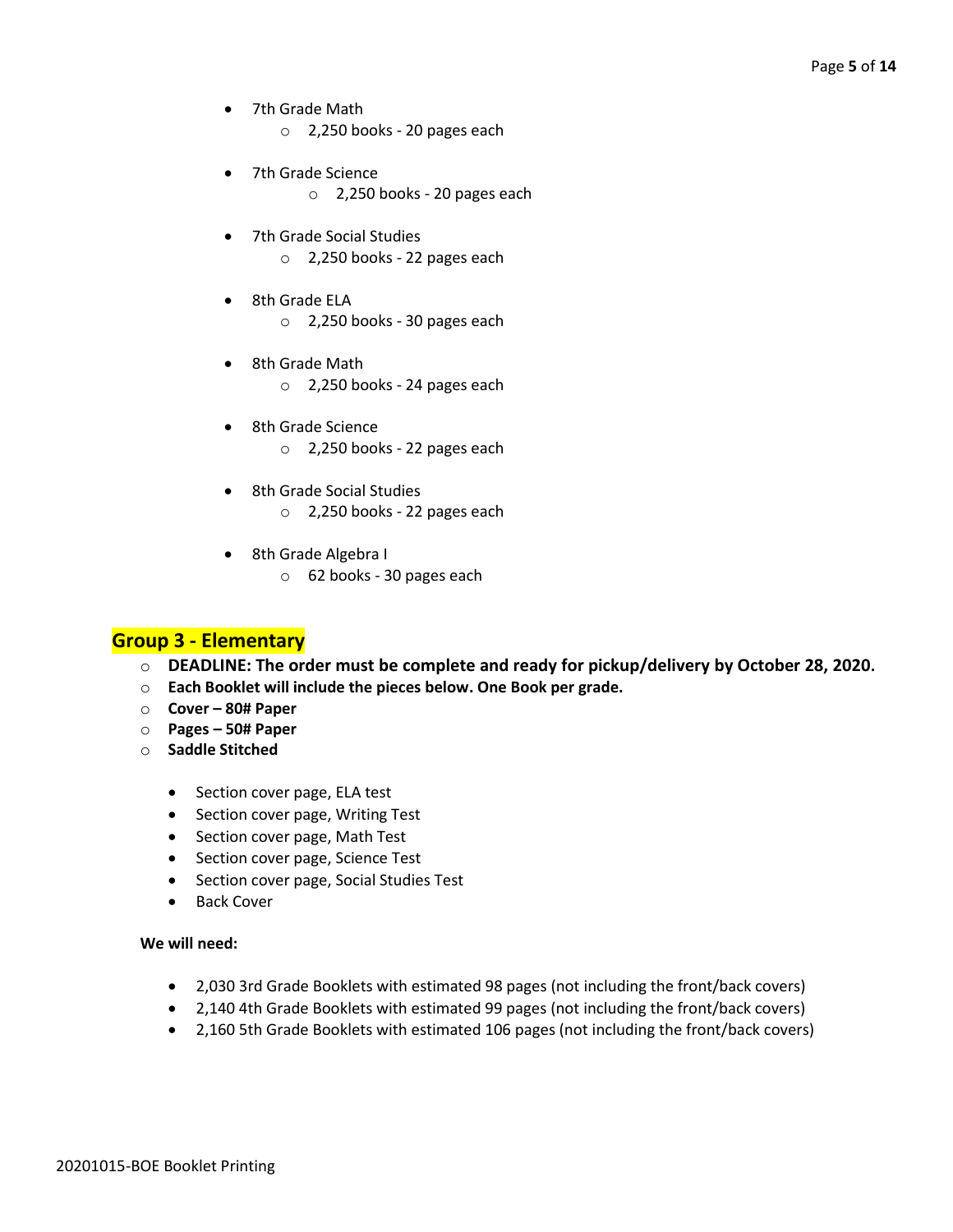- 2. Source Selection and Contract Award
	- Award, if made, will be made to the proposer submitting the lowest cost proposal and whom is also determined to be Responsive.
		- o General Criteria to be determined "Responsive"
			- Does the proposal include all required information?
			- Does the proposal include completed attachment forms?
			- Was the proposal delivered on or before the stated deadline?
	- SCS reserves the right to reject any proposal that takes exception to the specifications unless prior approval is requested and granted by SCS.
	- Upon mutual agreement by both parties, SCS shall grant the right to extend the terms, conditions and prices of contract(s) awarded from this ITB to other Institutions (such as State, Local and/or Public Agencies) who express an interest in participating in any contract that results from this ITB. Each of the "piggyback" Institutions will issue their own purchasing documents for purchase of the goods/services. Proposer agrees that SCS shall bear no responsibility or liability for any agreements between Proposer and the other Institution(s) who desire to exercise this option.
- 3. Schedule of Events

| <b>RFP Issued</b>              | October 8, 2020                          |
|--------------------------------|------------------------------------------|
| <b>RFP Submission DEADLINE</b> | October 15, 2020 @ 10:00 a.m. Local Time |

#### 4. Delivery of Proposals

Sealed proposals will be accepted until **October 15, 2020 @ 10:00 a.m. Local Time**. Proposals received after that time will be deemed invalid. Vendors mailing proposal packages must allow sufficient time to ensure receipt of their package by the time specified. SCS shall not accept proposals via electronic transmission such as email, fax, etc. There will be no exceptions. Proposals will be opened and read aloud. The reading of the bids will begin at **10:00 a.m**.

Due to the nature of deliveries to the SCS Support Services Facility by carriers such as UPS, FedEx and such like; the proposal package will be accepted if the date and time on the delivery confirmation are indicated to be on or before the Proposal Deadline.

Delivery Address: Sumner County Board of Education Attn: Purchasing Supervisor 1500 Airport Road Gallatin, TN 37066

The package containing the proposal must be sealed and clearly marked on the outside of the package:

**"20201015-BOE Booklet Printing" DO NOT OPEN**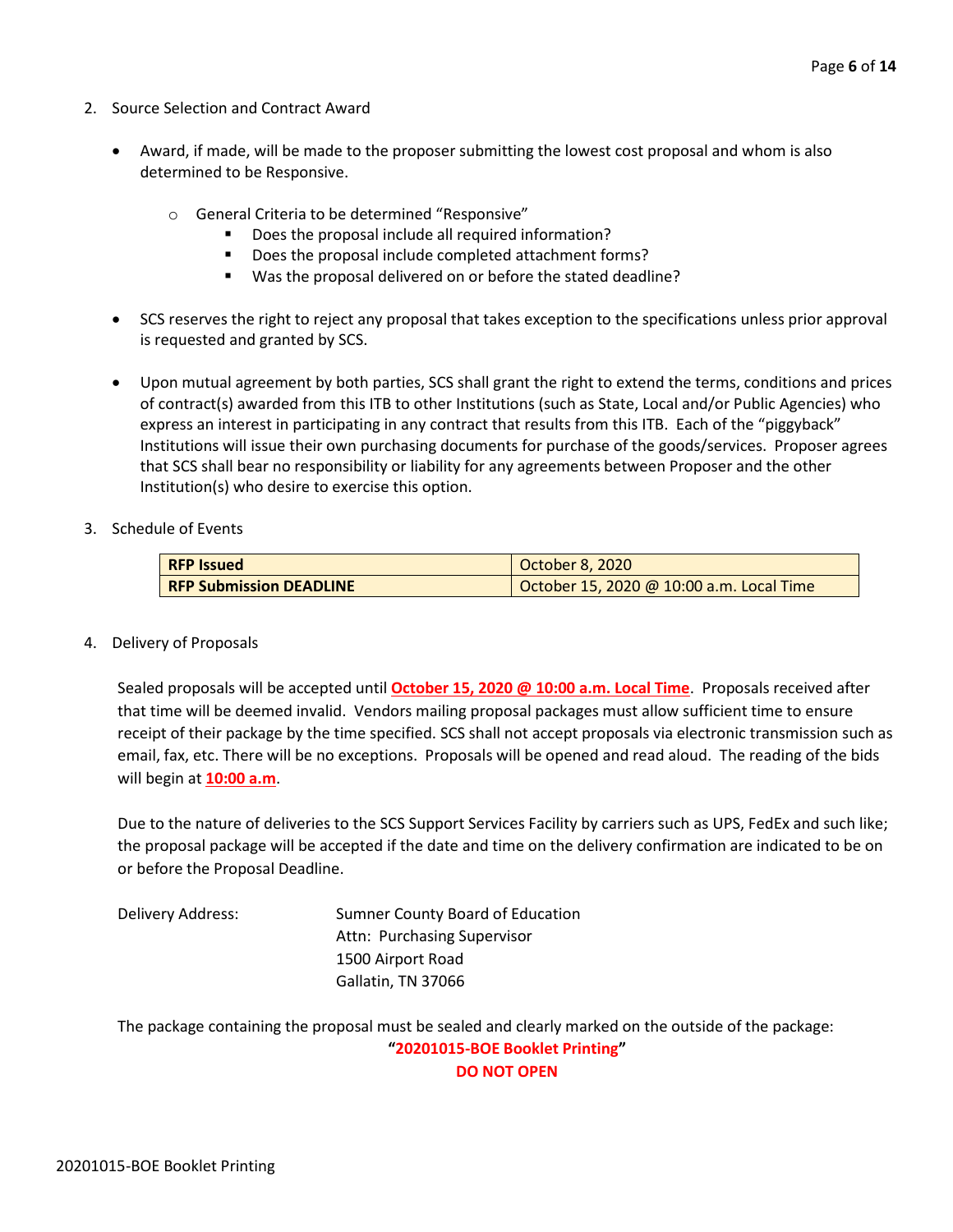#### 5. Protests

In the event that any interested party finds any part of the listed specifications, terms or conditions to be discrepant, incomplete or otherwise questionable in any respect; it shall be the responsibility of the concerned party to notify the SCS Purchasing Office of such matters immediately upon receipt of the ITB. All notifications must be sent to the Purchasing Supervisor via email at [purchasing@sumnerschools.org.](mailto:purchasing@sumnerschools.org)

Any actual or prospective Proposer who is aggrieved in connection with the ITB or award of a contract may protest to the Purchasing Supervisor and/or the Sumner County Board of Education at its regularly scheduled meeting.

#### 6. New Vendors

- To comply with Internal Revenue Service requirements, all vendors who perform any type of service are required to have a current IRS Form W-9 on file with the SCS Finance Department. It is a mandatory requirement to complete the IRS Form W-9 (Attachment 1) included in this RFP.
- To comply with the Tennessee Lawful Employment Act (50-1-702 and 50-1-703), non-employees (individuals paid directly by the employer in exchange for the individual's labor or services) must have on file one (1) of the following documents:
	- o A valid Tennessee driver's license or photo identification;
	- $\circ$  A valid driver's license or photo identification from another state where the license requirements are at least as strict as those in Tennessee;
	- o A birth certificate issued by a U.S. state, jurisdiction or territory;
	- o A U.S. government issued certified birth certificate;
	- o A valid, unexpired U.S. passport;
	- o A U.S. certificate of birth abroad (DS-1350 or FS-545)
	- o A report of birth abroad of a U.S. citizen (FS-240);
	- o A certificate of citizenship (N560 or N561);
	- o A certificate of naturalization (N550, N570 or N578);
	- o A U.S citizen identification card (I-197 or I-179); or
	- $\circ$  Valid alien registration documentation or other proof of current immigration registration recognized by the United States Department of Homeland Security that contains the individual's complete legal name and current alien admission number or alien file number (or numbers if the individual has more than one number).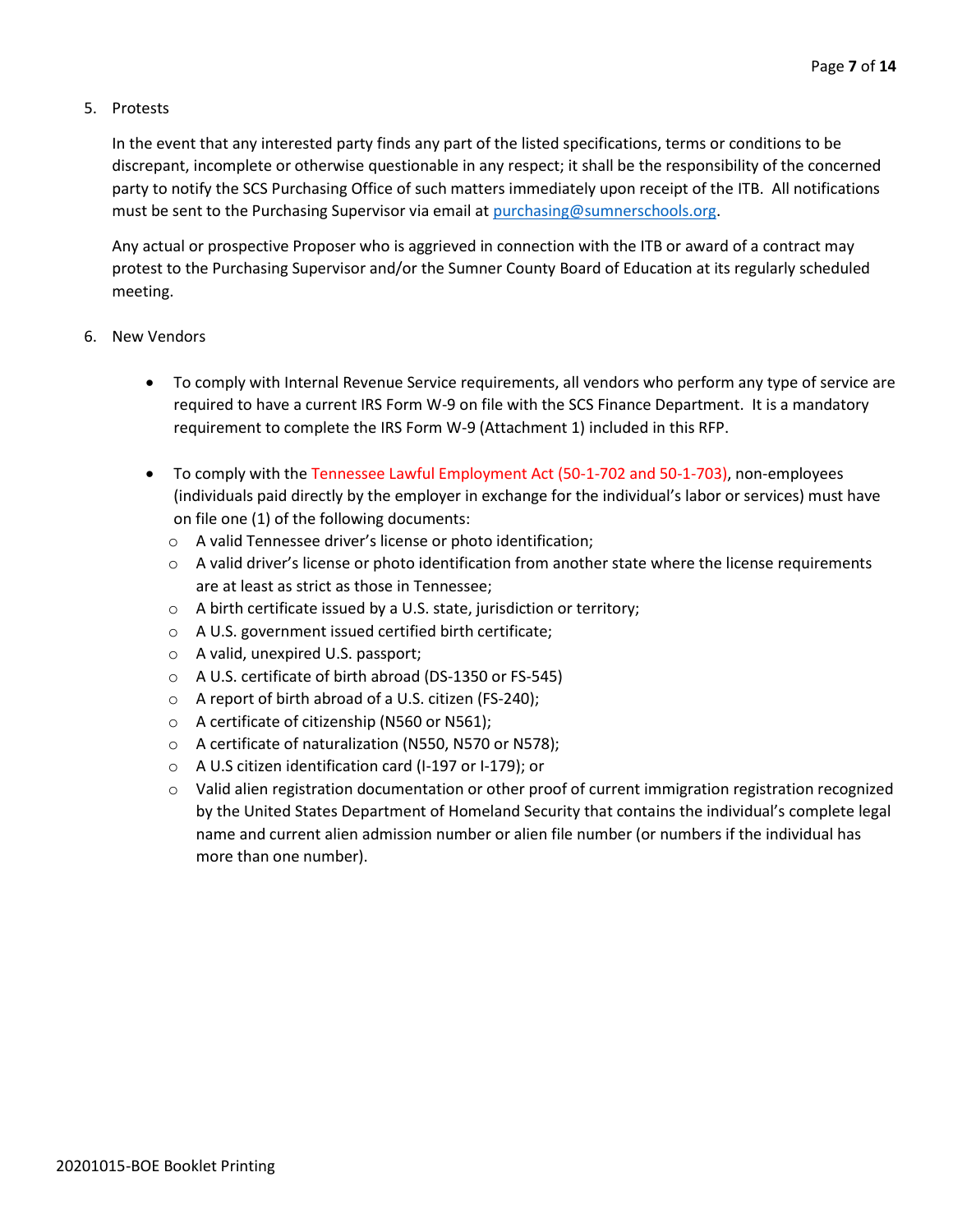#### **7.A Bid Form**



Attn: Purchasing Supervisor 1500 Airport Road Gallatin, TN 37066

# **SEE ATTACHED PAGE**

By checking this box, Proposer agrees that SCS reserves the right to extend the terms, conditions and prices of this contract to other Institutions (such as State, Local and/or Public Agencies) who express an interest in participating in any contract that results from this ITB. Each of the piggyback Institutions will issue their own purchasing documents for the goods/service. Proposer agrees that SCS shall bear no responsibility or liability for any agreements between Proposer and the other Institution(s) who desire to exercise this option.

| <b>AUTHORIZED SIGNATURE:</b> |  |
|------------------------------|--|
| <b>PRINTED NAME:</b>         |  |
| TITLE:                       |  |
| <b>COMPANY NAME:</b>         |  |
| <b>PHONE:</b>                |  |
| <b>EMAIL</b>                 |  |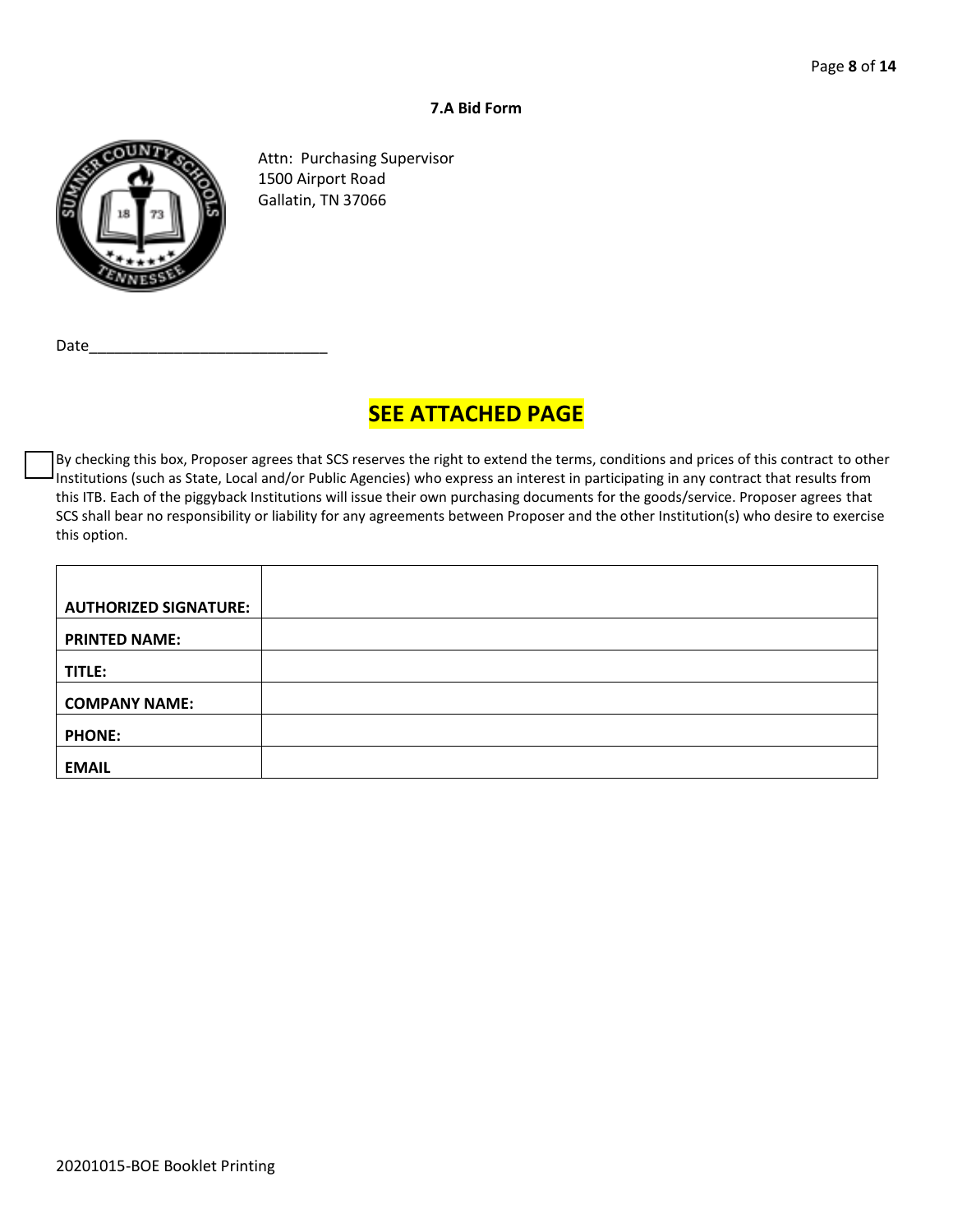#### GROUP 1

|                     | <b>QTY</b>   | PRICE PER BOOKLET | <b>EXTENDED TOTAL</b> |  |  |
|---------------------|--------------|-------------------|-----------------------|--|--|
| English I           | 1375         |                   |                       |  |  |
| English II          | 1100         |                   |                       |  |  |
| Algebra I           | 920          |                   |                       |  |  |
| Algebra II          | 940          |                   |                       |  |  |
| <b>Geometry</b>     | 1235         |                   |                       |  |  |
| Biology             | 1150         |                   |                       |  |  |
| <b>U.S. History</b> | 1050         |                   |                       |  |  |
|                     | <b>TOTAL</b> |                   |                       |  |  |

#### GROUP 2

|                                      | QTY  | PRICE PER BOOKLET | <b>EXTENDED TOTAL</b> |
|--------------------------------------|------|-------------------|-----------------------|
| 6 <sup>th</sup> Grade ELA            | 2150 |                   |                       |
| 6 <sup>th</sup> Grade Math           | 2150 |                   |                       |
| 6 <sup>th</sup> Grade Science        | 2150 |                   |                       |
| 6 <sup>th</sup> Grade Social Studies | 2150 |                   |                       |
| 7 <sup>th</sup> Grade ELA            | 2250 |                   |                       |
| 7 <sup>th</sup> Grade Math           | 2250 |                   |                       |
| 7 <sup>th</sup> Grade Science        | 2250 |                   |                       |
| 7 <sup>th</sup> Grade Social Studies | 2250 |                   |                       |
| 8 <sup>th</sup> Grade ELA            | 2250 |                   |                       |
| 8 <sup>th</sup> Grade Math           | 2250 |                   |                       |
| 8 <sup>th</sup> Grade Science        | 2250 |                   |                       |
| 8 <sup>th</sup> Grade Social Studies | 2250 |                   |                       |
| 8 <sup>th</sup> Grade Algebra I      | 62   |                   |                       |
|                                      |      | TOTAL             |                       |

#### GROUP 3

|                               | <b>QTY</b> | PRICE PER BOOKLET | <b>EXTENDED TOTAL</b> |
|-------------------------------|------------|-------------------|-----------------------|
| 3RD Grade Booklet             | 2030       |                   |                       |
| 4 <sup>th</sup> Grade Booklet | 2140       |                   |                       |
| 5 <sup>th</sup> Grade Booklet | 2160       |                   |                       |
|                               |            | <b>TOTAL</b>      |                       |

\_\_\_\_\_\_\_\_\_\_\_\_\_\_\_\_\_\_\_\_\_\_\_\_\_\_\_\_\_\_\_\_\_\_\_\_\_\_\_\_\_\_\_\_\_\_\_\_\_\_\_\_\_\_\_\_\_\_\_\_\_\_\_\_\_\_\_\_\_\_\_\_ \_\_\_\_\_\_\_\_\_\_\_\_\_\_\_\_\_\_

# **GRAND TOTAL (Group 1 + 2 + 3): \_\_\_\_\_\_\_\_\_\_\_\_\_\_\_\_\_\_\_\_\_\_\_\_\_\_\_\_\_\_\_\_\_\_\_\_\_\_\_**

Company Name Date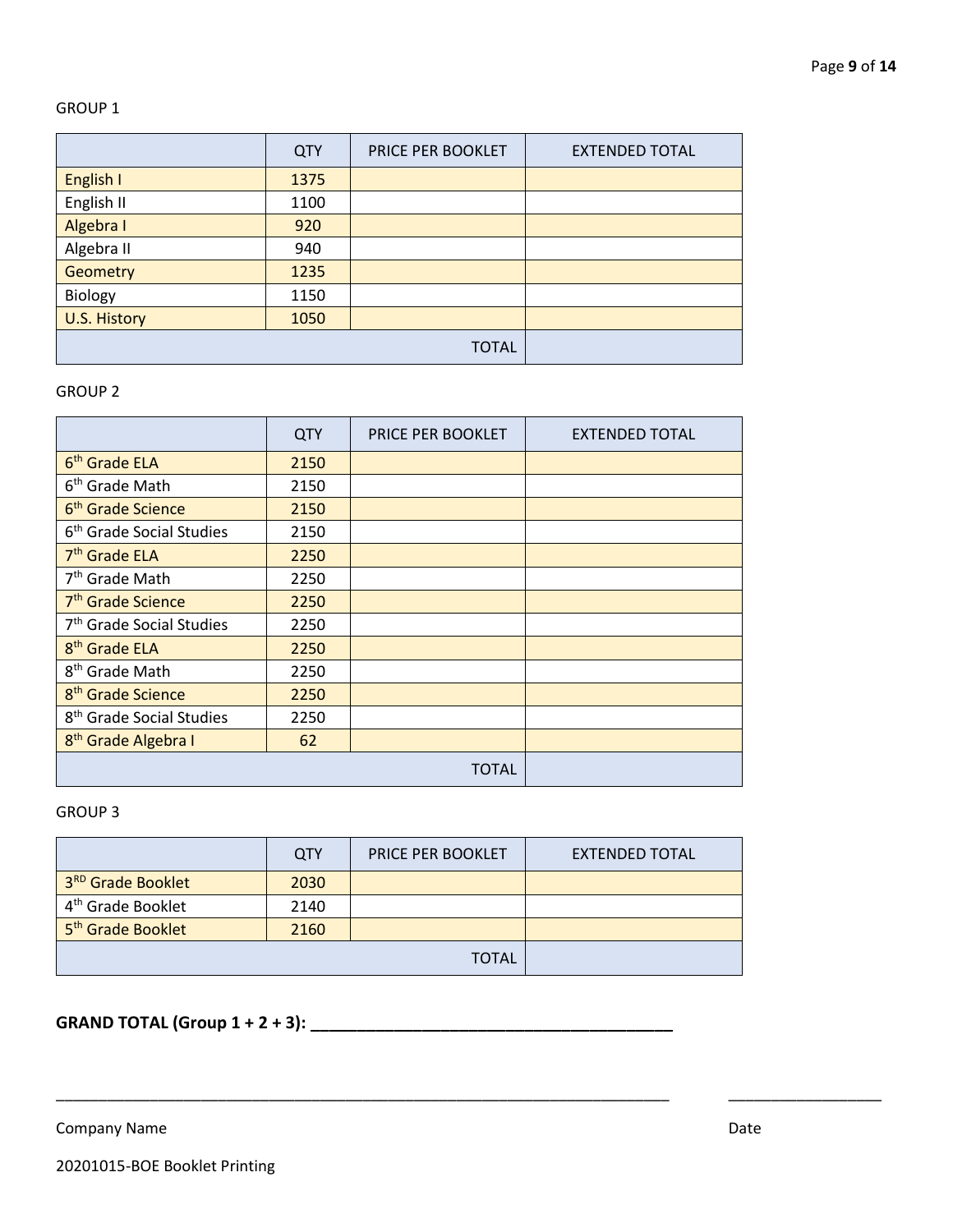#### 7.B IRS Form W9

|                                                                                                                                                                                                                                                                                                                                                                                                                                                                                                                                                                                                                                                                                                                                                                                                                           | <b>Request for Taxpayer</b><br><b>Identification Number and Certification</b><br>(Rev. December 2014)<br>Department of the Treasury<br>Internal Revenue Service<br>1 Name (as shown on your income tax return). Name is required on this line; do not leave this line blank. |                                                                               |                                                                                                                                                                     |                                                                             |                                                                                                                                                                    |  |  |  | Give Form to the<br>requester. Do not<br>send to the IRS. |  |  |  |  |
|---------------------------------------------------------------------------------------------------------------------------------------------------------------------------------------------------------------------------------------------------------------------------------------------------------------------------------------------------------------------------------------------------------------------------------------------------------------------------------------------------------------------------------------------------------------------------------------------------------------------------------------------------------------------------------------------------------------------------------------------------------------------------------------------------------------------------|------------------------------------------------------------------------------------------------------------------------------------------------------------------------------------------------------------------------------------------------------------------------------|-------------------------------------------------------------------------------|---------------------------------------------------------------------------------------------------------------------------------------------------------------------|-----------------------------------------------------------------------------|--------------------------------------------------------------------------------------------------------------------------------------------------------------------|--|--|--|-----------------------------------------------------------|--|--|--|--|
| οi                                                                                                                                                                                                                                                                                                                                                                                                                                                                                                                                                                                                                                                                                                                                                                                                                        |                                                                                                                                                                                                                                                                              | 2 Business name/disregarded entity name, if different from above              |                                                                                                                                                                     |                                                                             |                                                                                                                                                                    |  |  |  |                                                           |  |  |  |  |
| page<br>3 Check appropriate box for federal tax classification; check only one of the following seven boxes:<br>Specific Instructions on<br>S Corporation Partnership<br>Individual/sole proprietor or<br>C Corporation<br>Trust/estate<br>instructions on page 3):<br>single-member LLC<br>Print or type<br>Exempt payee code (if any)<br>Limited liability company. Enter the tax classification (C=C corporation, S=S corporation, P=partnership) ▶<br>Note. For a single-member LLC that is disregarded, do not check LLC; check the appropriate box in the line above for<br>the tax classification of the single-member owner.<br>code (if any)<br>Other (see instructions) ▶<br>5 Address (number, street, and apt. or suite no.)<br>Requester's name and address (optional)<br>6 City, state, and ZIP code<br>See |                                                                                                                                                                                                                                                                              |                                                                               |                                                                                                                                                                     |                                                                             | 4 Exemptions (codes apply only to<br>certain entities, not individuals; see<br>Exemption from FATCA reporting<br>(Applies to accounts maintained outside the U.S.) |  |  |  |                                                           |  |  |  |  |
|                                                                                                                                                                                                                                                                                                                                                                                                                                                                                                                                                                                                                                                                                                                                                                                                                           |                                                                                                                                                                                                                                                                              | 7 List account number(s) here (optional)                                      |                                                                                                                                                                     |                                                                             |                                                                                                                                                                    |  |  |  |                                                           |  |  |  |  |
| Part I                                                                                                                                                                                                                                                                                                                                                                                                                                                                                                                                                                                                                                                                                                                                                                                                                    |                                                                                                                                                                                                                                                                              | <b>Taxpayer Identification Number (TIN)</b>                                   |                                                                                                                                                                     |                                                                             |                                                                                                                                                                    |  |  |  |                                                           |  |  |  |  |
| Social security number<br>Enter your TIN in the appropriate box. The TIN provided must match the name given on line 1 to avoid<br>backup withholding. For individuals, this is generally your social security number (SSN). However, for a<br>resident alien, sole proprietor, or disregarded entity, see the Part I instructions on page 3. For other<br>entities, it is your employer identification number (EIN). If you do not have a number, see How to get a<br>TIN on page 3.<br>or<br><b>Employer identification number</b><br>Note. If the account is in more than one name, see the instructions for line 1 and the chart on page 4 for<br>guidelines on whose number to enter.                                                                                                                                 |                                                                                                                                                                                                                                                                              |                                                                               |                                                                                                                                                                     |                                                                             |                                                                                                                                                                    |  |  |  |                                                           |  |  |  |  |
| Part II                                                                                                                                                                                                                                                                                                                                                                                                                                                                                                                                                                                                                                                                                                                                                                                                                   | <b>Certification</b>                                                                                                                                                                                                                                                         |                                                                               |                                                                                                                                                                     |                                                                             |                                                                                                                                                                    |  |  |  |                                                           |  |  |  |  |
|                                                                                                                                                                                                                                                                                                                                                                                                                                                                                                                                                                                                                                                                                                                                                                                                                           | Under penalties of perjury, I certify that:                                                                                                                                                                                                                                  |                                                                               |                                                                                                                                                                     |                                                                             |                                                                                                                                                                    |  |  |  |                                                           |  |  |  |  |
| 1. The number shown on this form is my correct taxpayer identification number (or I am waiting for a number to be issued to me); and<br>2. I am not subject to backup withholding because: (a) I am exempt from backup withholding, or (b) I have not been notified by the Internal Revenue<br>Service (IRS) that I am subject to backup withholding as a result of a failure to report all interest or dividends, or (c) the IRS has notified me that I am<br>no longer subject to backup withholding; and                                                                                                                                                                                                                                                                                                               |                                                                                                                                                                                                                                                                              |                                                                               |                                                                                                                                                                     |                                                                             |                                                                                                                                                                    |  |  |  |                                                           |  |  |  |  |
|                                                                                                                                                                                                                                                                                                                                                                                                                                                                                                                                                                                                                                                                                                                                                                                                                           |                                                                                                                                                                                                                                                                              | 3. I am a U.S. citizen or other U.S. person (defined below); and              |                                                                                                                                                                     |                                                                             |                                                                                                                                                                    |  |  |  |                                                           |  |  |  |  |
| 4. The FATCA code(s) entered on this form (if any) indicating that I am exempt from FATCA reporting is correct.<br>Certification instructions. You must cross out item 2 above if you have been notified by the IRS that you are currently subject to backup withholding<br>because you have failed to report all interest and dividends on your tax return. For real estate transactions, item 2 does not apply. For mortgage<br>interest paid, acquisition or abandonment of secured property, cancellation of debt, contributions to an individual retirement arrangement (IRA), and<br>generally, payments other than interest and dividends, you are not required to sign the certification, but you must provide your correct TIN. See the<br>instructions on page 3.                                               |                                                                                                                                                                                                                                                                              |                                                                               |                                                                                                                                                                     |                                                                             |                                                                                                                                                                    |  |  |  |                                                           |  |  |  |  |
|                                                                                                                                                                                                                                                                                                                                                                                                                                                                                                                                                                                                                                                                                                                                                                                                                           | Sign<br>Signature of<br>Here<br>Date $\blacktriangleright$<br>U.S. person $\blacktriangleright$                                                                                                                                                                              |                                                                               |                                                                                                                                                                     |                                                                             |                                                                                                                                                                    |  |  |  |                                                           |  |  |  |  |
| · Form 1098 (home mortgage interest), 1098-E (student loan interest), 1098-T<br><b>General Instructions</b>                                                                                                                                                                                                                                                                                                                                                                                                                                                                                                                                                                                                                                                                                                               |                                                                                                                                                                                                                                                                              |                                                                               |                                                                                                                                                                     |                                                                             |                                                                                                                                                                    |  |  |  |                                                           |  |  |  |  |
|                                                                                                                                                                                                                                                                                                                                                                                                                                                                                                                                                                                                                                                                                                                                                                                                                           |                                                                                                                                                                                                                                                                              | Section references are to the Internal Revenue Code unless otherwise noted.   | (tuition)<br>· Form 1099-C (canceled debt)                                                                                                                          |                                                                             |                                                                                                                                                                    |  |  |  |                                                           |  |  |  |  |
|                                                                                                                                                                                                                                                                                                                                                                                                                                                                                                                                                                                                                                                                                                                                                                                                                           |                                                                                                                                                                                                                                                                              | Future developments. Information about developments affecting Form W-9 (such  | . Form 1099-A (acquisition or abandonment of secured property)                                                                                                      |                                                                             |                                                                                                                                                                    |  |  |  |                                                           |  |  |  |  |
| as legislation enacted after we release it) is at www.irs.gov/fw9.                                                                                                                                                                                                                                                                                                                                                                                                                                                                                                                                                                                                                                                                                                                                                        |                                                                                                                                                                                                                                                                              |                                                                               |                                                                                                                                                                     | Use Form W-9 only if you are a U.S. person (including a resident alien), to |                                                                                                                                                                    |  |  |  |                                                           |  |  |  |  |
| <b>Purpose of Form</b><br>provide your correct TIN.<br>If you do not return Form W-9 to the requester with a TIN, you might be subject<br>An individual or entity (Form W-9 requester) who is required to file an information<br>to backup withholding. See What is backup withholding? on page 2.<br>return with the IRS must obtain your correct taxpayer identification number (TIN)<br>which may be your social security number (SSN), individual taxpayer identification<br>By signing the filled-out form, you:<br>number (ITIN), adoption taxpayer identification number (ATIN), or employer<br>1. Certify that the TIN you are giving is correct (or you are waiting for a number<br>identification number (EIN), to report on an information return the amount paid to                                           |                                                                                                                                                                                                                                                                              |                                                                               |                                                                                                                                                                     |                                                                             |                                                                                                                                                                    |  |  |  |                                                           |  |  |  |  |
| to be issued).<br>you, or other amount reportable on an information return. Examples of information<br>2. Certify that you are not subject to backup withholding, or<br>returns include, but are not limited to, the following:                                                                                                                                                                                                                                                                                                                                                                                                                                                                                                                                                                                           |                                                                                                                                                                                                                                                                              |                                                                               |                                                                                                                                                                     |                                                                             |                                                                                                                                                                    |  |  |  |                                                           |  |  |  |  |
|                                                                                                                                                                                                                                                                                                                                                                                                                                                                                                                                                                                                                                                                                                                                                                                                                           | · Form 1099-INT (interest earned or paid)                                                                                                                                                                                                                                    |                                                                               | 3. Claim exemption from backup withholding if you are a U.S. exempt payee. If                                                                                       |                                                                             |                                                                                                                                                                    |  |  |  |                                                           |  |  |  |  |
|                                                                                                                                                                                                                                                                                                                                                                                                                                                                                                                                                                                                                                                                                                                                                                                                                           |                                                                                                                                                                                                                                                                              | . Form 1099-DIV (dividends, including those from stocks or mutual funds)      | applicable, you are also certifying that as a U.S. person, your allocable share of<br>any partnership income from a U.S. trade or business is not subject to the    |                                                                             |                                                                                                                                                                    |  |  |  |                                                           |  |  |  |  |
|                                                                                                                                                                                                                                                                                                                                                                                                                                                                                                                                                                                                                                                                                                                                                                                                                           |                                                                                                                                                                                                                                                                              | * Form 1099-MISC (various types of income, prizes, awards, or gross proceeds) | withholding tax on foreign partners' share of effectively connected income, and                                                                                     |                                                                             |                                                                                                                                                                    |  |  |  |                                                           |  |  |  |  |
| brokers)                                                                                                                                                                                                                                                                                                                                                                                                                                                                                                                                                                                                                                                                                                                                                                                                                  |                                                                                                                                                                                                                                                                              | . Form 1099-B (stock or mutual fund sales and certain other transactions by   | 4. Certify that FATCA code(s) entered on this form (if any) indicating that you are<br>exempt from the FATCA reporting, is correct. See What is FATCA reporting? on |                                                                             |                                                                                                                                                                    |  |  |  |                                                           |  |  |  |  |
|                                                                                                                                                                                                                                                                                                                                                                                                                                                                                                                                                                                                                                                                                                                                                                                                                           |                                                                                                                                                                                                                                                                              | · Form 1099-S (proceeds from real estate transactions)                        | page 2 for further information.                                                                                                                                     |                                                                             |                                                                                                                                                                    |  |  |  |                                                           |  |  |  |  |
|                                                                                                                                                                                                                                                                                                                                                                                                                                                                                                                                                                                                                                                                                                                                                                                                                           | . Form 1099-K (merchant card and third party network transactions)                                                                                                                                                                                                           |                                                                               |                                                                                                                                                                     |                                                                             |                                                                                                                                                                    |  |  |  |                                                           |  |  |  |  |

Cat. No. 10231X

Form W-9 (Rev. 12-2014)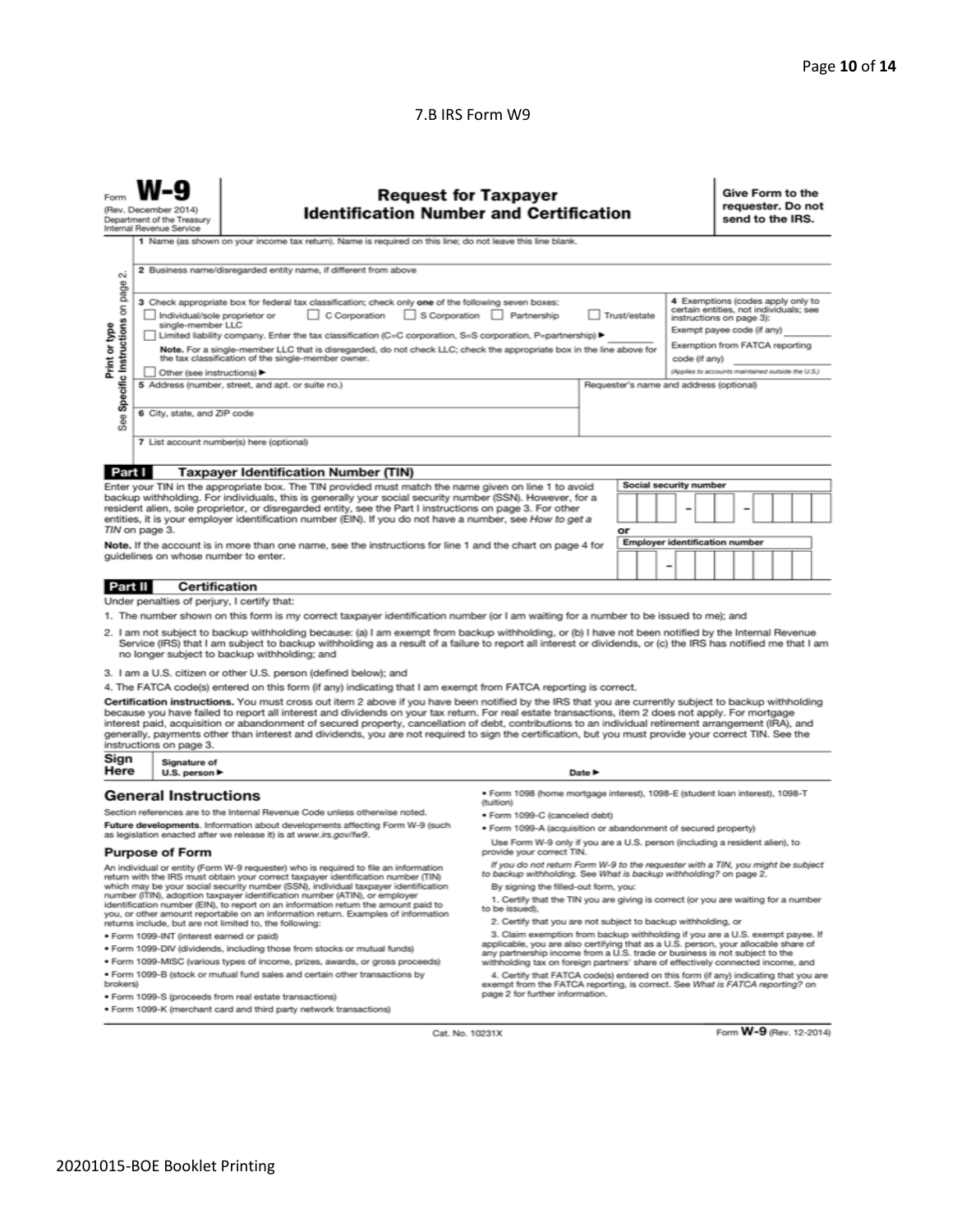#### **ATTACHMENT 7.C – Attestation Re Personnel**

## **ATTESTATION RE PERSONNEL USED IN CONTRACT PERFORMANCE**

| CONTRACTOR LEGAL ENTITY NAME:                                          |  |
|------------------------------------------------------------------------|--|
| FEDERAL EMPLOYER IDENTIFICATION NUMBER:<br>(or Social Security Number) |  |

**The Contractor, identified above, does hereby attest, certify, warrant and assure that the Contractor shall not knowingly utilize the services of an illegal immigrant in the performance of this Contract and shall not knowingly utilize the services of any subcontractor who will utilize the services of an illegal immigrant in the performance of this Contract, T.C.A. § 12-3-309.**

SIGNATURE & DATE:

*NOTICE: This attestation MUST be signed by an individual empowered to contractually bind the Contractor.*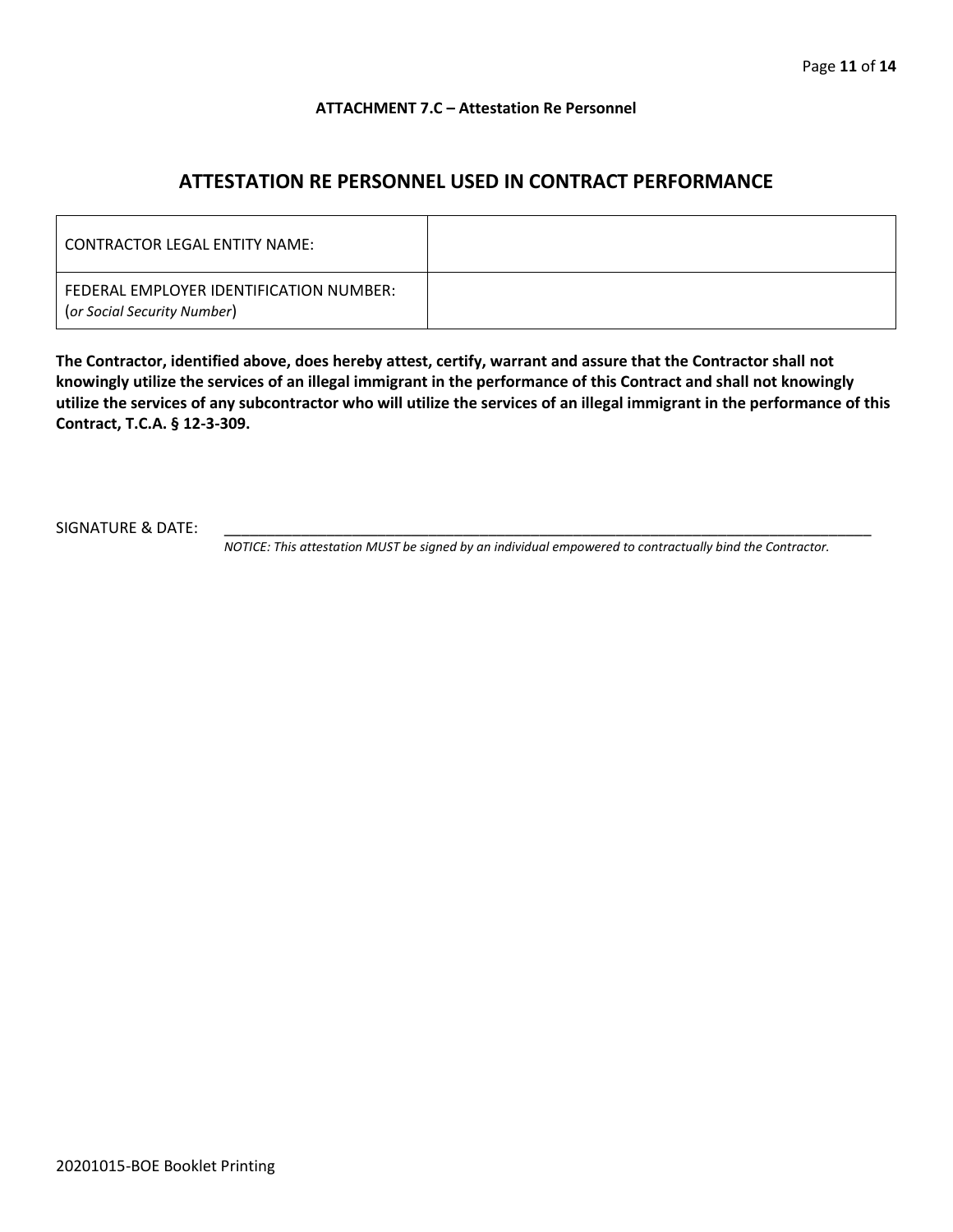#### **ATTACHMENT 7.D – Standard Terms & Conditions SUMNER COUNTY BOARD OF EDUCATION (SCS)**

#### **1. PREPARATION AND SUBMISSION OF BID.**

- **a.** Failure to examine any drawings**,** specifications, or instructions will be at the proposer's risk. Any deviation from the stated terms, conditions and specifications must be coordinated with and approved in writing by the SCS Purchasing Supervisor.
- **b.** RFP/ITB SUBMITTAL / SIGNATURE: Proposal shall give the full name and business address of the bidder. If the proposer is a corporation, the name shall be stated as it is in the corporate charter. Proposals must be signed in ink by the proposer's authorized agent. Unsigned proposals will be rejected. Proposals are to be sealed and the outside of the envelope is to reference the RFP/ITB number. The person signing the proposal must show their title, and if requested by the institution, must furnish satisfactory proof of his or her authority to bind his or her company in contract. Proposer understands that by submitting a proposal with an authorized signature, it shall constitute an offer to SCS. Proposals must be typewritten or in ink; otherwise they may not be considered. Purchase orders will be issued to the firm name appearing on the W9. Electronic submissions via email, fax, etc. shall not be accepted.
- **c.** SCS is not responsible for any costs incurred by any vendor pursuant to the RFP/ITB. The vendor shall be responsible for all costs incurred in connection with the preparation and submission of its proposal.
- **d.** All proposers must be in compliance with T.C.A. § 62-6-119 at the time of proposal submission and provide evidence of compliance with the applicable provisions of the chapter before such proposal may be considered.
- **e.** Proposals are to be received in the location designated in the RFP/ITB no later than the specified date and time. Late submissions will NOT be opened or considered.
- **f.** No erasures permitted. Errors may be crossed out and corrections printed in ink or typewritten adjacent to error and must be initialed in ink by person signing the proposal.
- **g.** Specifications: Reference to available specifications shall be sufficient to make the terms of the specifications binding on the proposer. The use of the name of a manufacturer, or any special brand or make in describing an item does not restrict the proposer to that manufacturer or specific article, unless specifically stated. Comparable products of other manufacturers will be considered if proof of compatibility is contained in the proposal. Proposers are required to notify SCSs Purchasing Supervisor whenever specifications/procedures are not perceived to be fair and open. The articles on which the proposal is submitted must be equal or superior to that specified. Informative and Descriptive Literature: The proposer must show brand or trade names of the articles proposed, when applicable. It shall be the responsibility of the proposer, including proposer's whose product is referenced, to furnish with the proposer such specifications, catalog pages, brochures or other data as will provide an adequate basis for determining the quality and functional capabilities of the product offered. Failure to provide this data may be considered valid justification for rejection of proposer.
- **h.** Samples: Samples of items when called for, must be furnished free of expense, and if not destroyed will, upon proposer's request within ten (10) days of RFP/ITB opening, be returned at the proposer's expense. Each sample must be labeled with the proposer's name, manufacturer's brand name and number, RFP/ITB number and item reference.
- **i.** Time of Performance: The number of calendar days in which delivery is to be made after receipt of order shall be stated in the RFP/ITB and may be a factor in making an award, price notwithstanding. If no delivery time is stated in the bid, bidder agrees that delivery is to be made within two weeks (10 business days) of order.
- **j.** Transportation and delivery charges should be included in the price and be fully prepaid by the vendor to the destination specified in the RFP/ITB. Proposal prices shall include delivery of all items F.O.B. destination.
- **k.** New materials and supplies must be delivered unless otherwise specifically stated in the RFP/ITB.
- **l.** Alternate/multiple bids will not be considered unless specifically called for in the RFP/ITB.
- **m.** Only proposals submitted on RFP/ITB forms furnished by SCS will be considered.
- **n.** By signing this RFP/ITB where indicated, the proposer agrees to strictly abide by all applicable local, state and federal statutes and regulations. The proposer further certifies that this proposer is made without collusion or fraud.
- **o.** Error in Proposal. In case of error in the extension of prices in the proposal, the unit price will govern. Late submissions will NOT be opened or considered. Proposers are cautioned to verify their proposals before submission, as amendments received after the RFP/ITB deadline will not be considered. No proposals shall be altered, amended or withdrawn after opening. After proposal opening, a proposer may withdraw a proposal only when there is obvious clerical error such as a misplaced decimal point, or when enforcement of the proposal would impose unconscionable hardship due to an error in the proposal resulting in a quotation substantially below the other proposals received. Proposal withdrawals will be considered only upon written request of the proposer.
- **2. OPEN RECORDS.** In order to comply with the provisions of the Tennessee Open Records Act, all proposals will be publicly opened and are subject to public inspection after the award upon written request. Proposers may be present at RFP/ITB opening. Summary information will be posted the SCS website, www.sumnerschools.org under the Invitation to Bid link.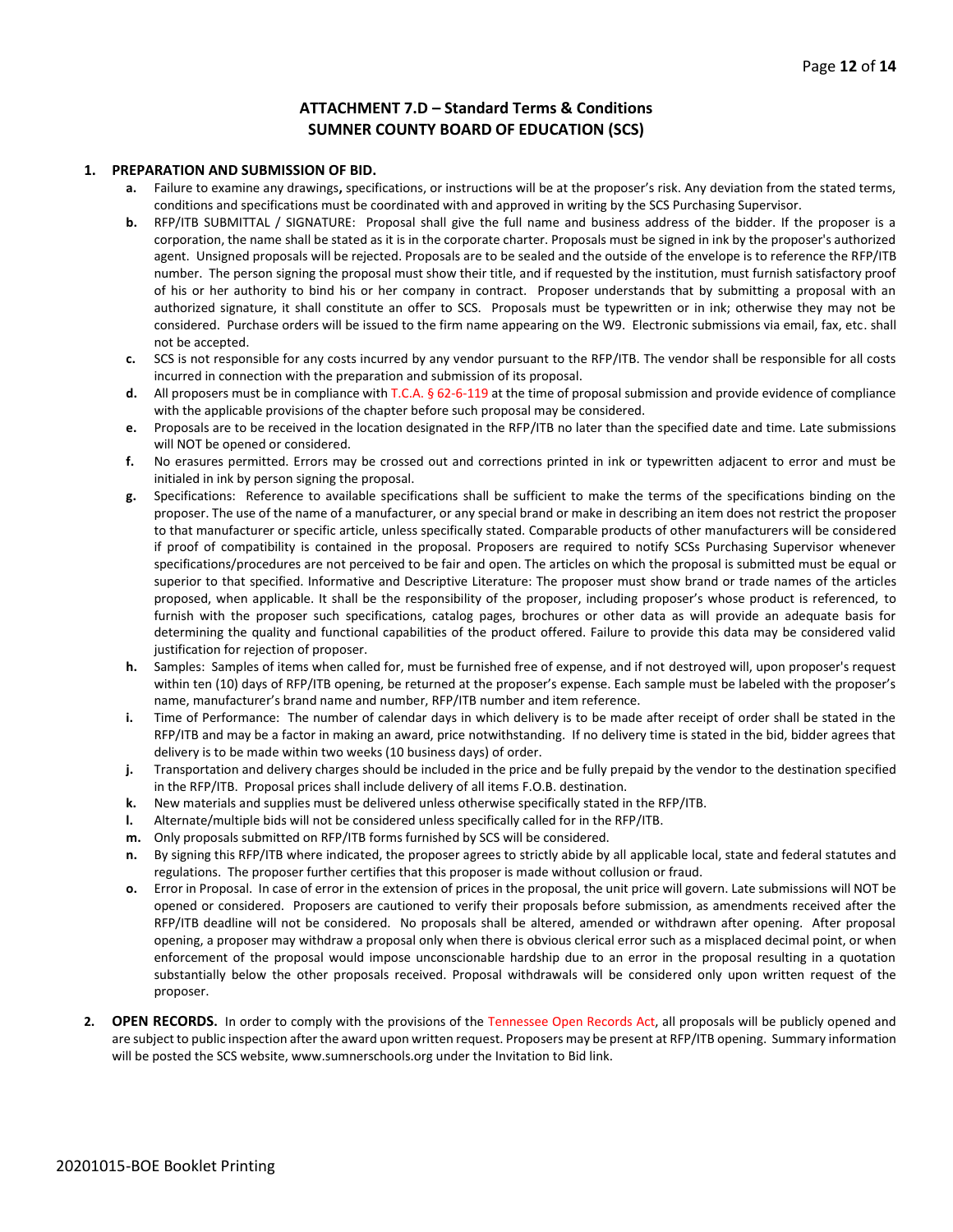- **3. ACCEPTANCE AND AWARD.** SCS reserves the right to reject any and all proposals and to waive any informality in proposals and, unless otherwise specified by the proposer to accept any item in the proposal. Action to reject all proposals shall be taken for unreasonably high prices, errors in the proposal documents, cessation of need, unavailability of funds, or any other reason approved by SCS.
	- **a.** Contracts and purchases will be made with the lowest, responsive, responsible, qualified proposer. The quality of the articles to be supplied, their conformity with the specifications, their suitability to the requirements of the Institution, cash discount offered, and the delivery terms will be taken into consideration.
	- **b.** Any deviation from these stated terms, specifications and conditions must be coordinated with and approved in writing by the Purchasing Supervisor.
	- **c.** Prices quoted on the response (if any) are to be considered firm and binding until the said equipment, supplies or services are in the possession of SCS.
	- **d.** SCS reserves the right to order more or less than the quantity listed in the proposal.
	- **e.** If a proposer fails to state a time within which a proposal must be accepted, it is understood and agreed that SCS shall have ninety (90) days to accept.
	- **f.** No purchase or contract is authorized or valid until the issuance of a SCS purchase order in accordance with SCS policy. No SCS employee is authorized to purchase equipment, supplies or services prior to the issuance of such a purchase order.
	- **g.** The contract may not be assigned without written SCS consent.
	- **h.** If the appropriate space is marked on the RFP/ITB, other Institutions (such as State, Local and/or Public Agencies) may purchase off the contract during the same period as SCS.
	- **i.** The awarded proposer will be required to post a performance and payment bond in the amount of 25% of the contract price if it exceeds \$100,000 as stated by T.C.A. §12-4-201.
	- **j.** If the project cost is in excess of \$25,000 a performance bond must be secured by the requesting part in an amount equal to the market improvement value.
	- **k.** By submission of this bid and signature thereof, the Bidder acknowledges compliance with the provisions of Public Chapter No. 587 / Senate Bill No. 2048 (Employee Background Check). The Bidder further agrees to submit a formal certification thereof prior to commencing work.
- PAYMENT. Payment terms must be specified in the proposal, including any discounts for early payment. Partial payments will not be approved unless justification for such payment can be shown. Terms will be NET 30 days. Payment will not be made until the conditions and specifications of the RFP/ITB are inspected and approved as conforming by persons appointed by SCS.
- **5. DEFAULT OF SELECTED VENDOR.** In case of vendor default, SCS may procure the articles or services from other sources and hold the defaulting vendor responsible for any resulting cost. If the awarded vendor violates any terms of their response, the contract, SCS policy or any law, they may be disqualified from proposing for a period of two years for minor violations or longer for major violations. Proposals from disqualified proposers will not be accepted during the period of disqualification.
- **6. INSPECTION OF PURCHASES.** Articles received which are not equivalent will not be accepted and will be picked up by the vendor or returned to vendor, shipping charges collect. SCS shall have a reasonable period in which to inspect and accept or reject materials without liability. If necessity requires SCS to use nonconforming materials, an appropriate reduction in payment may be made.
- **7. TAXES.** SCS is tax exempt; do not include taxes in quotation. Vendors making improvements or additions to or performing repair work on real property for SCS are liable for any applicable sales or use tax on tangible personal property used in connection with the contract or furnished to vendors by the state for use under the contract.
- **8. NONDISCRIMINATION.** SCS is an equal opportunity employer. SCS and bidder agree to comply with Titles VI and VII of the Civil Rights Act of 1964, Title IX of the Education Amendments of 1972, Section 504 of the Rehabilitation Act of 1973, Executive Order 11,246, the Americans with Disabilities Act of 1990, if applicable, and the related regulations to each. Each party assures that it will not discriminate against any individual including, but not limited to employees or applicants for employment and/or students, because of race, religion, creed, color, sex, age, disability, veteran status or national origin. In the event that any claims should arise with regards to violations of any such local, state or federal law, statues, rule or regulations, the vendor will indemnify and hold SCS harmless for any damages, including court costs or attorney fees, which might be incurred.
- **9. PROHIBITIONS/NO VENDOR CONTRACT FORM.** Acceptance of gifts from vendors is prohibited. T.C.A. §12-4-106. The contract documents for purchase under this RFP/ITB shall consist of the successful proposer's bid and SCSs purchase order. The proposer may request exceptions to terms and conditions and/or request SCS to accept other terms and conditions by means of subsequent documents such as invoices, warranty agreements, license agreements, etc. All subsequent documents shall be open to revision for impermissible language. SCS reserves the right to render the proposal unresponsive and subject the proposal to rejection if successful terms cannot be negotiated.